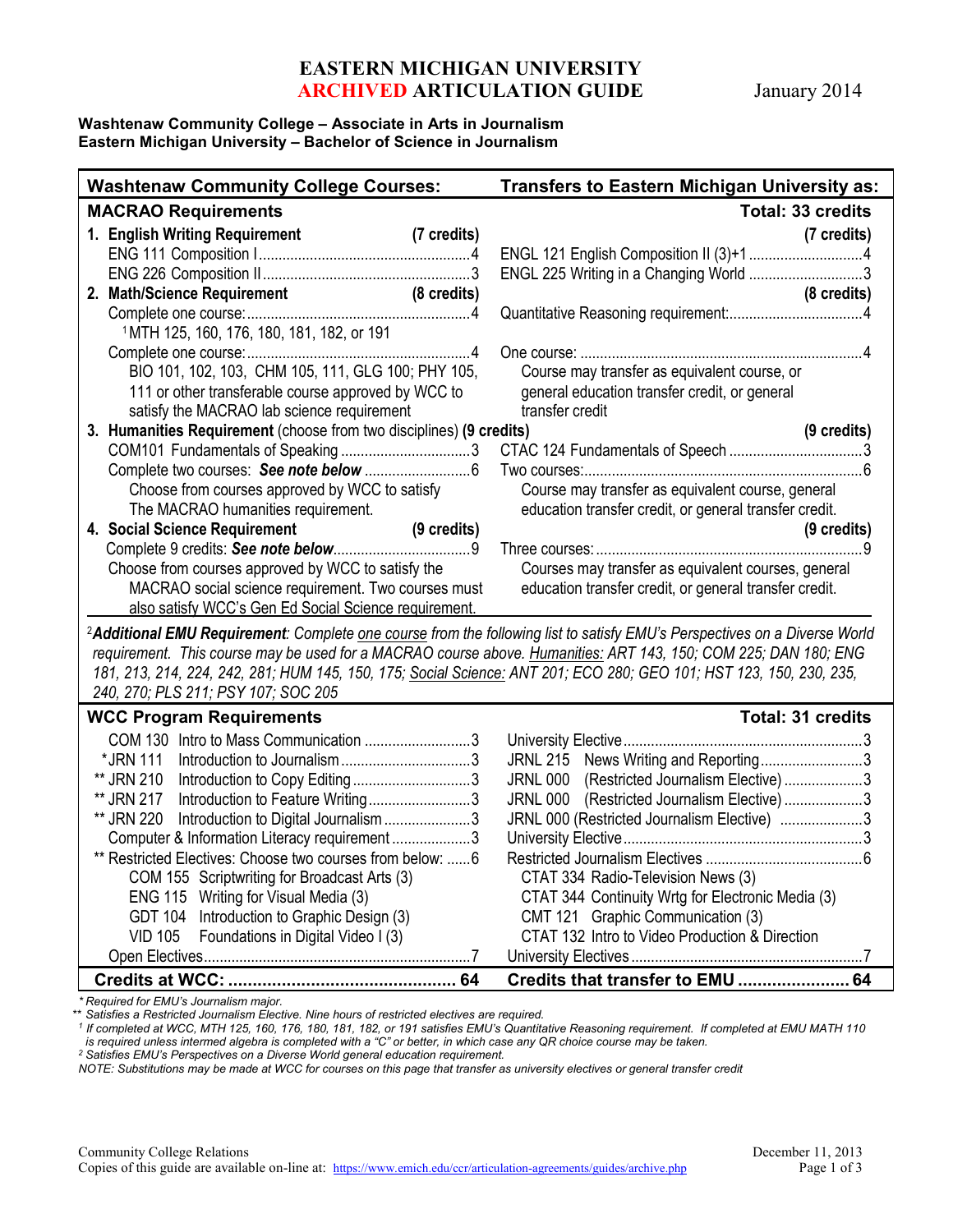# **EASTERN MICHIGAN UNIVERSITY ARCHIVED ARTICULATION GUIDE** January 2014

### **Washtenaw Community College – Associate in Arts in Journalism Eastern Michigan University – Bachelor of Science in Journalism**

## **Completion of the Journalism Major at EMU Major Requirements (21 credits)** JRNL 213 Introduction to Journalism..............................3 JRNL 306W Feature Writing ..............................................3 JRNL 307 Copy Editing....................................................3 JRNL 310 Digital Journalism............................................3 JRNL 313 History of American Journalism.......................3 JRNL 453 Advanced Reporting........................................3 JRNL 455 Journalism Law and Ethics..............................3 **Minor Requirements (20 credits)** Students must complete a minor of at least 20 credit hours. See the catalog for a list of minors at EMU. <http://catalog.emich.edu/> **Additional Requirement** Students must complete one Learning Beyond the Classroom experience or course offered by EMU. Consult the Journalism major advisor for suggestions. **University Electives (19 credits)** *Complete enough elective credit to bring the total credits up to the required minimum of 124 credits to graduate.* **Minimum Credits at EMU:.............................. 60 Minimum Credits to Graduate:.................... 124 Suggested sequence for completing the degree Spring/Summer Semester (6 credits)** JRNL 306wW Feature Writing (Writing Intensive course).......... 3 JRNL 307 Copy Editing ........................................................... 3 **Fall Semester (15 credits)** JRNL 310 Digital Journalism ................................................... 3 JRNL 313 History of American Journalism.............................. 3 Minor Requirements ................................................................... 9 **Winter Semester (15 credits)** JRNL 453 Advanced Reporting ............................................... 3 JRNL 455 Journalism Law and Ethics ..................................... 3 Minor Requirements ................................................................... 9 **Spring/Summer Semester (2-6 credits)** Minor Requirements ................................................................2-6